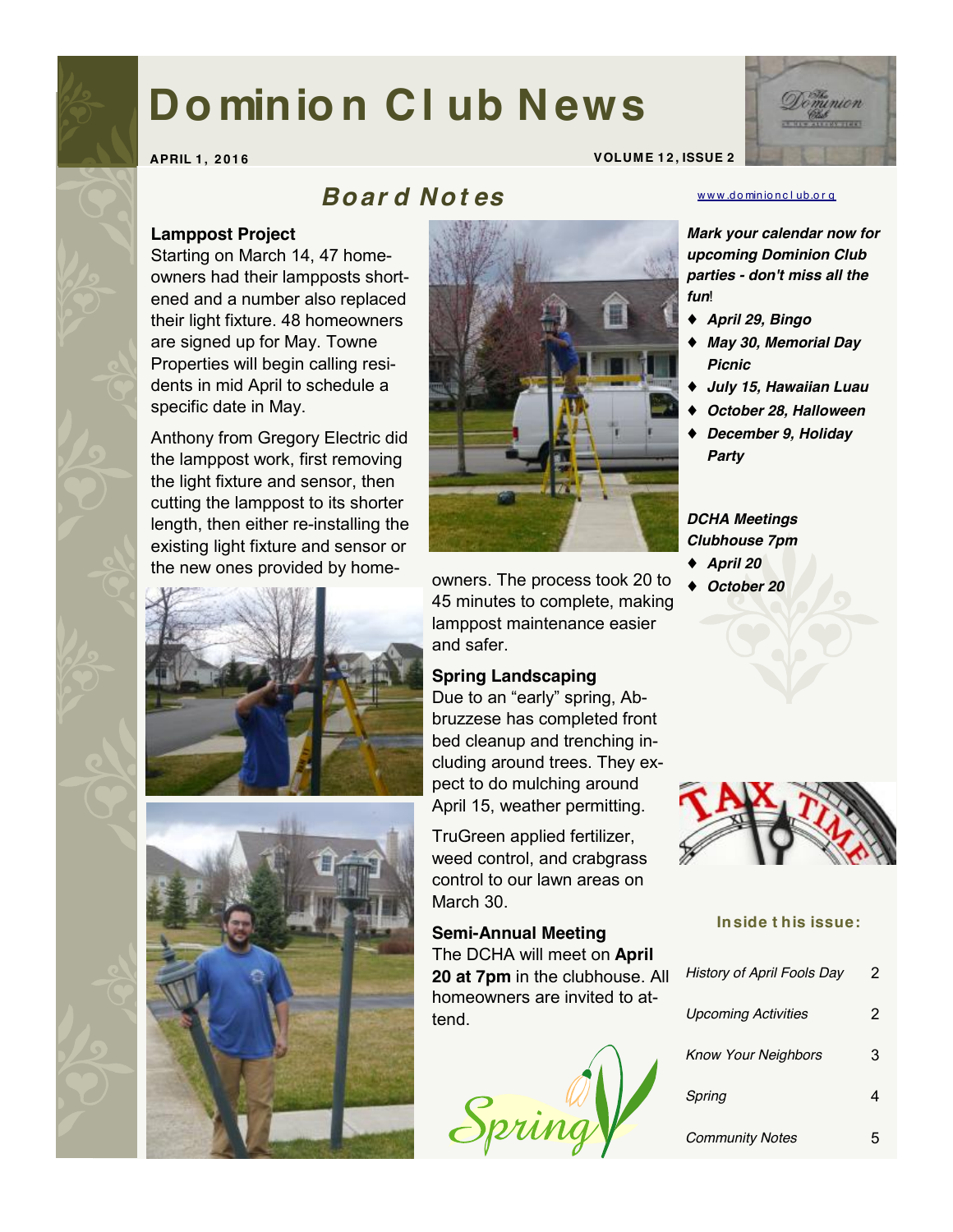# *A Hist o r y o f Apr il Fo o l s Day*

April 1 — On this day in 1700, English pranksters begin popularizing the annual tradition of April Fools' Day by playing practical jokes on each other.

Although the day, has been celebrated for several centuries by different cultures, its exact origins remain a mystery. Some historians speculate that April Fools' Day dates back to 1582, when France switched from the Julian calendar to the Gregorian calendar, as called for by the Council of Trent in 1563. People who were slow to get the news or failed to recognize that the start of the new year had moved to January 1 and continued to celebrate it during the last week of March through April 1 became the butt of jokes and hoaxes. These included having paper fish placed on their backs and being referred to as "poisson d'avril" (April fish), said to symbolize a young, easily caught fish and a gullible person.

Historians have also linked April Fools' Day to ancient festivals such as Hilaria, which was celebrated in Rome at the end of March and involved people dressing up in disguises. There's also speculation that April Fools' Day was tied to the vernal equinox, or first day of spring in the Northern Hemisphere, when Mother Nature fooled people with changing, unpredictable weather.

April Fools' Day spread throughout Britain during the 18th century. In Scotland, the tradition became a two-day event, starting with "hunting the gowk," in which people were sent on phony errands (gowk is a word for cuckoo bird, a symbol for fool) and followed by Tailie Day, which involved pranks played on people's derrieres, such as pinning fake tails or "kick me" signs on them.

In modern times, people have gone to great lengths to create elaborate April Fools' Day hoaxes. Newspapers, radio and TV stations and Web sites have participated in the April 1 tradition of reporting outrageous fictional claims that have fooled their audiences. In 1957, the BBC reported that Swiss farmers were experiencing a record spaghetti crop and showed footage of people harvesting noodles from trees; numerous viewers were fooled. In 1985, Sports Illustrated tricked many of its readers when it ran a made-up article about a rookie pitcher named Sidd Finch who could throw a fastball over 168 miles per hour. In 1996, Taco Bell, the fast -food restaurant chain, duped people when it announced it had agreed to purchase Philadelphia's Liberty Bell and intended to rename it the Taco Liberty Bell. In 1998, after Burger King advertised a "Left-Handed Whopper," scores of clueless customers requested the fake sandwich. —*From History.com*





## *Upc o ming Ac t ivit ies*

The DCHA party committee has announced the **2016 party schedule**:

April 29 Bingo May 30 Memorial Day Picnic July 15 Hawaiian Luau Oct 28 Halloween Dec 9 Holiday Party

**Golf** — All residents interested in playing

golf on Tuesday and/or Thursday morning at New Albany Links golf course can contact Dave Ewing (Coach) at [ewingdw@att.net](mailto:ewingdw@att.net). He will contact players by email about tee times. No commitment is required, just show up and play when you want to play. There have been 20 players on the list in the past with handicaps from about 10 to 30+. Usually there are 6-8 players each time.

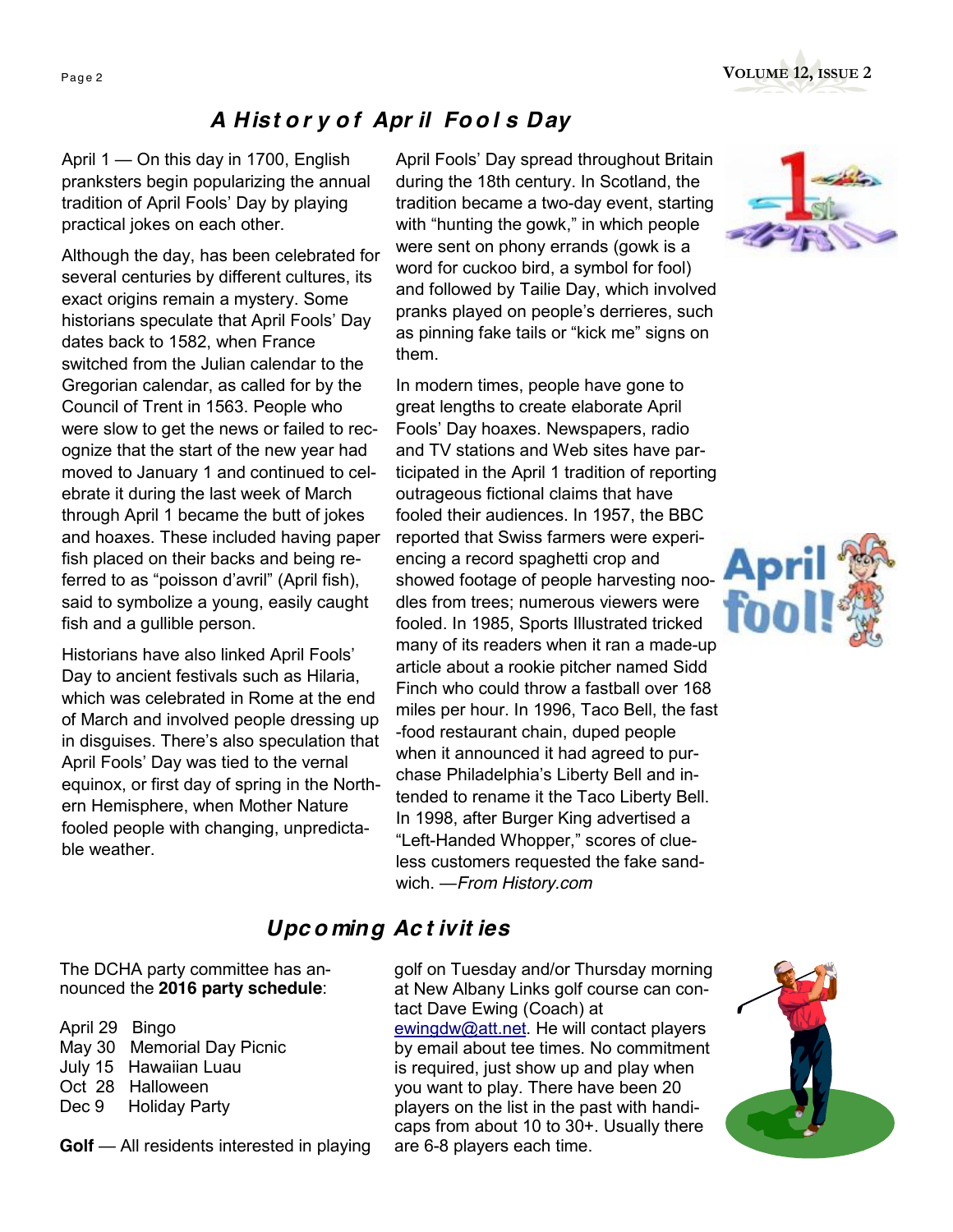

## *Kno w Your N eighbo r s*



**Dean and Carol (Grevencamp) Jauchius**  will celebrate 50 wonderful years of marriage on April 16. They live at

They wed at Immaculate Conception Church, in Columbus, Ohio.

Carol and Dean resided in Worthington until 1989. They moved to Somerset, New Jersey until Dean's retirement and move to 6935 Camden Drive in 2005.

Dean trained and consulted internationally, as a telecom business process expert. He also served on the national standard-setting body, in Washington D.C., which guides

integrated telecom interconnection. He retired in 2004, from Telcordia Technologies, Piscataway, N. J.

Carol is the center of the family and Dean's rock. Her various hobbies and other interesting activities help color her beautiful personality. Carol enjoyed some travel with Dean to numerous areas of the country before retiring to New Albany.

Dean and Carol are proud parents of Matthew Eric, wife Christina (White) and Amanda Carol (Jauchius) Kingen (husband Matt). They are also loving grandparents of Michael, Thomas and Kathryn Jauchius.

Trips during 2016 will continue Carol and Dean's celebration. Having been sweethearts since early 1961 and marrying in 1966, Carol and Dean consider everyday of their marriage a celebration.

Each evening they toast each other to "another day in paradise".

Life is good...live in the moment!

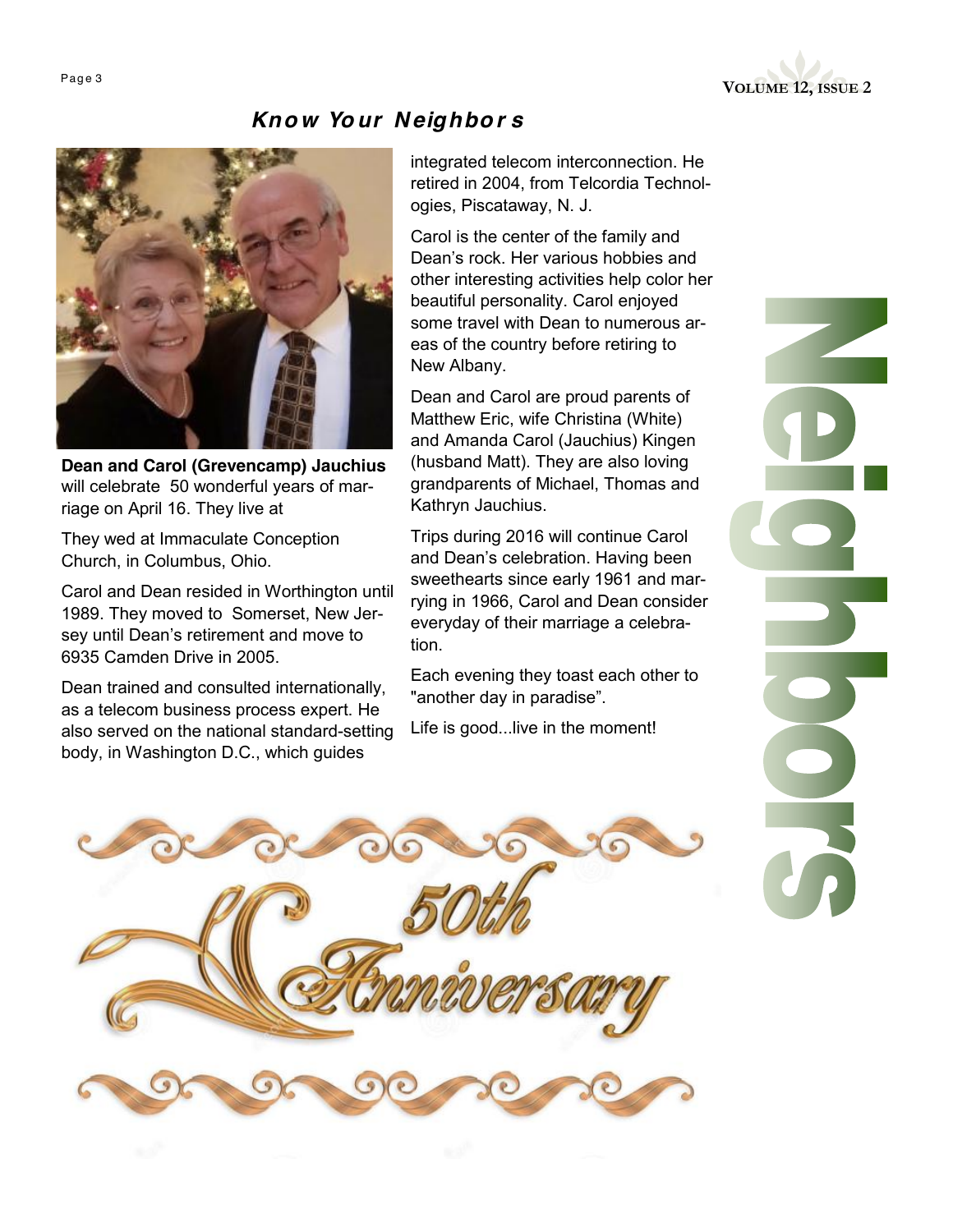

# **Spring!**

Sunny weather **P**retty flowers Roses bloom It's the best season No more snow Great days